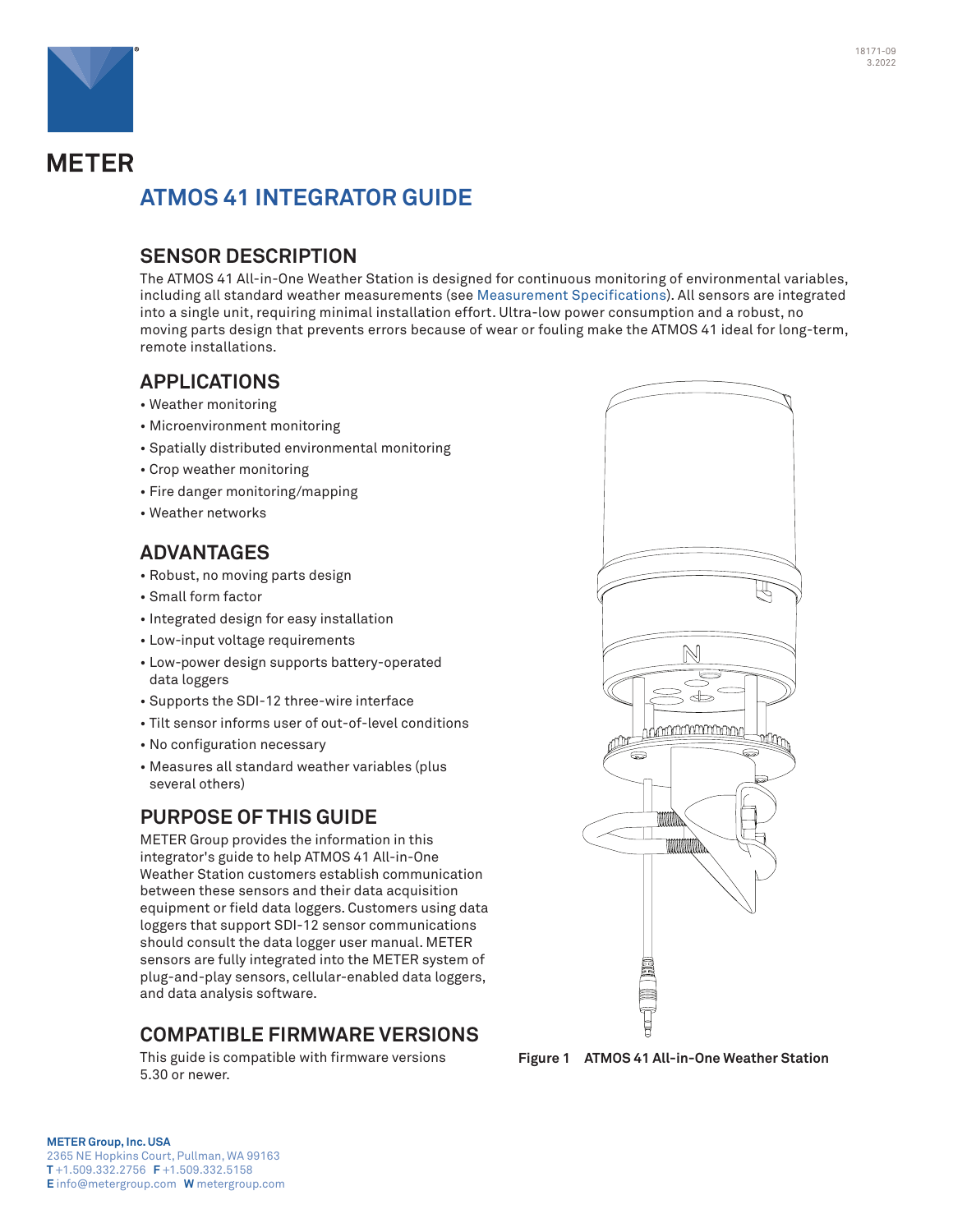## **SPECIFICATIONS**

## <span id="page-1-0"></span>**MEASUREMENT SPECIFICATIONS**

| <b>Solar Radiation</b>                                                                                                                                                                                                                                                                     |                                                                                                                                                                                                                                                                                                                                                                                                                                                                                                                                                                                                                                                                                                                                                                                                                                                                                                                                   |
|--------------------------------------------------------------------------------------------------------------------------------------------------------------------------------------------------------------------------------------------------------------------------------------------|-----------------------------------------------------------------------------------------------------------------------------------------------------------------------------------------------------------------------------------------------------------------------------------------------------------------------------------------------------------------------------------------------------------------------------------------------------------------------------------------------------------------------------------------------------------------------------------------------------------------------------------------------------------------------------------------------------------------------------------------------------------------------------------------------------------------------------------------------------------------------------------------------------------------------------------|
| Range                                                                                                                                                                                                                                                                                      | $0 - 1750 W/m2$                                                                                                                                                                                                                                                                                                                                                                                                                                                                                                                                                                                                                                                                                                                                                                                                                                                                                                                   |
| Resolution                                                                                                                                                                                                                                                                                 | 1 W/m <sup>2</sup>                                                                                                                                                                                                                                                                                                                                                                                                                                                                                                                                                                                                                                                                                                                                                                                                                                                                                                                |
| Accuracy                                                                                                                                                                                                                                                                                   | ±5% of measurement typical                                                                                                                                                                                                                                                                                                                                                                                                                                                                                                                                                                                                                                                                                                                                                                                                                                                                                                        |
| Precipitation                                                                                                                                                                                                                                                                              |                                                                                                                                                                                                                                                                                                                                                                                                                                                                                                                                                                                                                                                                                                                                                                                                                                                                                                                                   |
| Range                                                                                                                                                                                                                                                                                      | $0 - 400$ mm/h                                                                                                                                                                                                                                                                                                                                                                                                                                                                                                                                                                                                                                                                                                                                                                                                                                                                                                                    |
| Resolution                                                                                                                                                                                                                                                                                 | $0.017$ mm                                                                                                                                                                                                                                                                                                                                                                                                                                                                                                                                                                                                                                                                                                                                                                                                                                                                                                                        |
| Accuracy                                                                                                                                                                                                                                                                                   | ±5% of measurement<br>from $0$ to $50$ mm/h                                                                                                                                                                                                                                                                                                                                                                                                                                                                                                                                                                                                                                                                                                                                                                                                                                                                                       |
| <b>Vapor Pressure</b>                                                                                                                                                                                                                                                                      |                                                                                                                                                                                                                                                                                                                                                                                                                                                                                                                                                                                                                                                                                                                                                                                                                                                                                                                                   |
| Range                                                                                                                                                                                                                                                                                      | 0-47 kPa                                                                                                                                                                                                                                                                                                                                                                                                                                                                                                                                                                                                                                                                                                                                                                                                                                                                                                                          |
| Resolution                                                                                                                                                                                                                                                                                 | $0.01$ kPa                                                                                                                                                                                                                                                                                                                                                                                                                                                                                                                                                                                                                                                                                                                                                                                                                                                                                                                        |
| Accuracy                                                                                                                                                                                                                                                                                   | Varies with temperature<br>and humidity, ±0.2 kPa<br>typical below 40 °C                                                                                                                                                                                                                                                                                                                                                                                                                                                                                                                                                                                                                                                                                                                                                                                                                                                          |
| 100<br>90<br>80<br>70<br>HUMIDITY (%RH)<br>60<br>50<br>40<br>30<br>20                                                                                                                                                                                                                      | $\pm$ 0.03 $\pm$ 0.05 $\pm$ 0.09 $\pm$ 0.16 $\pm$ 0.27 $\pm$ 0.44 $\pm$ 0.69 $\pm$ 1.33<br>± 2.38<br>$\pm 0.03 \pm 0.05 \pm 0.09 \pm 0.15 \pm 0.26 \pm 0.42 \pm 0.66 \pm 1.26 \pm 2.24$<br>$\pm$ 0.03 $\pm$ 0.04 $\pm$ 0.07 $\pm$ 0.12 $\pm$ 0.21 $\pm$ 0.34 $\pm$ 0.63 $\pm$ 1.20 $\pm$ 2.10<br>$\pm$ 0.02 $\pm$ 0.04 $\pm$ 0.07 $\pm$ 0.12 $\pm$ 0.20 $\pm$ 0.32 $\pm$ 0.50 $\pm$ 1.13 $\pm$ 1.96<br>$\pm$ 0.02 $\pm$ 0.03 $\pm$ 0.06 $\pm$ 0.11 $\pm$ 0.18 $\pm$ 0.30 $\pm$ 0.47 $\pm$ 1.06 $\pm$ 1.82<br>$\pm 0.02$ $\pm 0.03$ $\pm 0.06$ $\pm 0.10$ $\pm 0.17$ $\pm 0.28$ $\pm 0.45$ $\pm 0.99$ $\pm 1.68$<br>$\pm$ 0.02 $\pm$ 0.03 $\pm$ 0.05 $\pm$ 0.09 $\pm$ 0.16 $\pm$ 0.26 $\pm$ 0.42 $\pm$ 0.76 $\pm$ 1.54<br>$\pm$ 0.01 $\pm$ 0.03 $\pm$ 0.05 $\pm$ 0.09 $\pm$ 0.15 $\pm$ 0.24 $\pm$ 0.39 $\pm$ 0.69 $\pm$ 1.40<br>$\pm$ 0.01 $\pm$ 0.02 $\pm$ 0.04 $\pm$ 0.08 $\pm$ 0.14 $\pm$ 0.23 $\pm$ 0.36 $\pm$ 0.62 $\pm$ 1.26 |
| $\pm 0.01 \pm 0.02$<br>10<br>± 0.01<br>$\pm$ 0.02<br>$\pm$ 0.04<br>0<br>10<br>20<br>0                                                                                                                                                                                                      | $\pm 0.04 \pm 0.07 \pm 0.12 \pm 0.21$<br>$\pm 0.33 \pm 0.55$<br>± 1.13<br>± 0.06 ± 0.11 <br>± 0.19<br>$\pm 0.30 \pm 0.48$<br>± 0.99<br>60<br>70<br>80<br>30<br>40<br>50<br>TEMPERATURE (°C)                                                                                                                                                                                                                                                                                                                                                                                                                                                                                                                                                                                                                                                                                                                                       |
| <b>Relative Humidity</b>                                                                                                                                                                                                                                                                   |                                                                                                                                                                                                                                                                                                                                                                                                                                                                                                                                                                                                                                                                                                                                                                                                                                                                                                                                   |
| Range                                                                                                                                                                                                                                                                                      | 0-100% RH (0.00-1.00)                                                                                                                                                                                                                                                                                                                                                                                                                                                                                                                                                                                                                                                                                                                                                                                                                                                                                                             |
| Resolution                                                                                                                                                                                                                                                                                 | $0.1\%$ RH                                                                                                                                                                                                                                                                                                                                                                                                                                                                                                                                                                                                                                                                                                                                                                                                                                                                                                                        |
| Accuracy                                                                                                                                                                                                                                                                                   | Varies with temperature<br>and humidity, ±3% RH typical                                                                                                                                                                                                                                                                                                                                                                                                                                                                                                                                                                                                                                                                                                                                                                                                                                                                           |
| 100<br>90<br>80<br>돑<br>70<br>HUMIDITY (%<br>±1.5%<br>±1.5% ±1.5%<br>60<br>$±1.5\%$ $±1.5\%$<br>±1.5%<br>50<br>40<br>±1.5% ±1.5%<br>±1.5%<br>$±1.5\%$ $±1.5\%$<br>±1.5%<br>30<br>±1.5%<br>20<br>±1.5% ±1.5%<br>±1.5% ±1.5%<br>±1.5%<br>10<br>±1.5%<br>±1.5%<br>±1.5%<br>0<br>10<br>20<br>0 | ±2.0% ±2.0% ±2.0% ±2.0% ±2.0% ±2.0% ±2.0% ±2.0% ±2.0% ±2.0%<br>±2.0% ±2.0% ±2.0% ±2.0% ±2.0% ±2.0% ±2.0% ±2.0% ±2.0% ±2.0%<br>$\pm 2.0\%$ $\pm 1.5\%$ $\pm 1.5\%$ $\pm 1.5\%$ $\pm 1.5\%$ $\pm 1.5\%$ $\pm 2.0\%$ $\pm 2.0\%$ $\pm 2.0\%$<br>$\pm 1.5\%$ $\pm 1.5\%$ $\pm 1.5\%$ $\pm 1.5\%$ $\pm 1.5\%$ $\pm 1.5\%$ $\pm 1.5\%$ $\pm 2.0\%$ $\pm 2.0\%$<br>±1.5%<br>±1.5%<br>±1.5%<br>±1.5%<br>±2.0%<br>±2.0%<br>±1.5%<br>±1.5%<br>±1.5%<br>±1.5%<br>±2.0%<br>±2.0%<br>±1.5%<br>±1.5%<br>±1.5%<br>±1.5%<br>±1.5%<br>±2.0%<br>±1.5%<br>±1.5%<br>±1.5%<br>±1.5%<br>±1.5%<br>±2.0%<br>±1.5%<br>±1.5%<br>±1.5%<br>±1.5%<br>±1.5%<br>±2.0%<br>±1.5%<br>±1.5%<br>±1.5%<br>±1.5%<br>±1.5%<br>±2.0%<br>±1.5%<br>±1.5%<br>±1.5%<br>±1.5%<br>±1.5%<br>±2.0%<br>40<br>50<br>60<br>70<br>80<br>30<br>TEMPERATURE (°C)                                                                                                                        |
| Hysteresis                                                                                                                                                                                                                                                                                 | ±0.80% RH, typical                                                                                                                                                                                                                                                                                                                                                                                                                                                                                                                                                                                                                                                                                                                                                                                                                                                                                                                |
| Long-Term Drift                                                                                                                                                                                                                                                                            | ±0.25% RH/year, typical                                                                                                                                                                                                                                                                                                                                                                                                                                                                                                                                                                                                                                                                                                                                                                                                                                                                                                           |
| <b>Air Temperature</b>                                                                                                                                                                                                                                                                     |                                                                                                                                                                                                                                                                                                                                                                                                                                                                                                                                                                                                                                                                                                                                                                                                                                                                                                                                   |
| Range                                                                                                                                                                                                                                                                                      | $-50$ to 60 °C                                                                                                                                                                                                                                                                                                                                                                                                                                                                                                                                                                                                                                                                                                                                                                                                                                                                                                                    |
| Resolution                                                                                                                                                                                                                                                                                 | 0.1 °C                                                                                                                                                                                                                                                                                                                                                                                                                                                                                                                                                                                                                                                                                                                                                                                                                                                                                                                            |

| <b>Humidity Sensor Temperature</b>  |                                                                |  |
|-------------------------------------|----------------------------------------------------------------|--|
| Range                               | $-40$ to 50 °C                                                 |  |
| Resolution                          | 0.1 °C                                                         |  |
| Accuracy                            | ±1.0 °C                                                        |  |
| <b>Barometric Pressure</b>          |                                                                |  |
| Range                               | 1-120 kPa                                                      |  |
| Resolution                          | $0.01$ kPa                                                     |  |
| Accuracy                            | ±0.05 kPa at 25 °C                                             |  |
| Equilibration<br>Time $(\tau, 63%)$ | $<$ 10 $ms$                                                    |  |
| Long-Term Drift                     | <0.1 kPa/year, typical                                         |  |
| <b>Horizontal Wind Speed</b>        |                                                                |  |
| Range                               | 0-30 m/s                                                       |  |
| Resolution                          | $0.01 \text{ m/s}$                                             |  |
| Accuracy                            | The greater of 0.3 m/s or<br>3% of measurement                 |  |
| <b>Wind Gust</b>                    |                                                                |  |
| Range                               | $0 - 30$ m/s                                                   |  |
| Resolution                          | $0.01 \text{ m/s}$                                             |  |
| Accuracy                            | The greater of 0.3 m/s or<br>3% of measurement                 |  |
| <b>Wind Direction</b>               |                                                                |  |
| Range                               | $0^{\circ} - 359^{\circ}$                                      |  |
| Resolution                          | $1^{\circ}$                                                    |  |
| Accuracy                            | ±5°                                                            |  |
| Tilt                                |                                                                |  |
| Range                               | $-90^\circ$ to $90^\circ$                                      |  |
| Resolution                          | $0.1^{\circ}$                                                  |  |
| Accuracy                            | $+1^{\circ}$                                                   |  |
| <b>Lightning Strike Count</b>       |                                                                |  |
| Range                               | 0-65,535 strikes                                               |  |
| Resolution                          | 1 strike                                                       |  |
| Accuracy                            | Variable with distance,<br>>25% detection at<br><10 km typical |  |
| <b>Lightning Average Distance</b>   |                                                                |  |
| Range                               | 0–40 km                                                        |  |
| Resolution                          | 3 km                                                           |  |
| Accuracy                            | Variable                                                       |  |
|                                     |                                                                |  |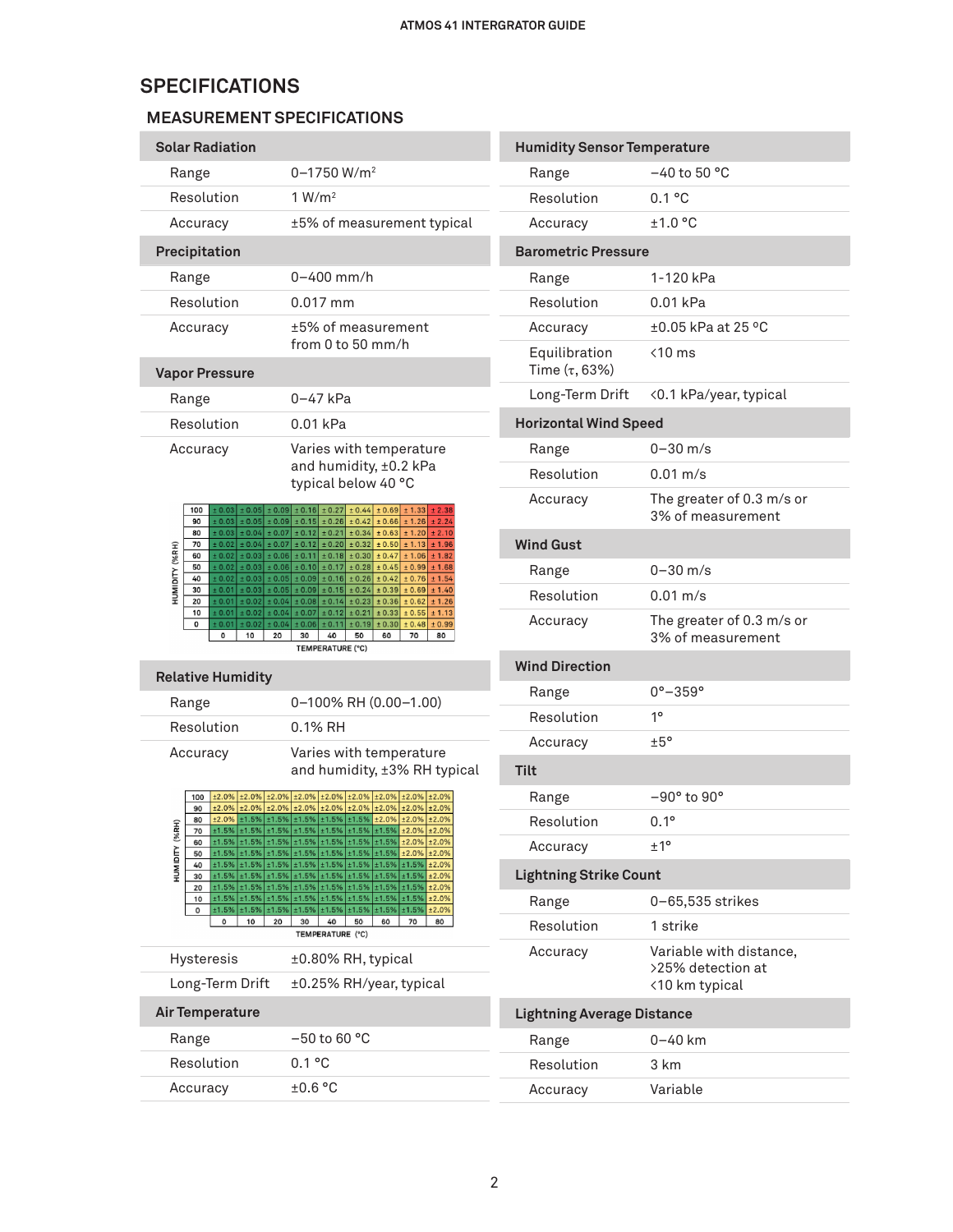## **COMMUNICATION SPECIFICATIONS**

### **Output**

SDI-12 communication

#### **Data Logger Compatibility**

METER ZL6 and EM60 data loggers or any data aquisition systems capable of switched 3.6- to 15.0-VDC excitation and SDI-12 communication

#### **PHYSICAL SPECIFICATIONS**

## **Dimensions** Diameter 10 cm (3.9 in) Height 28 cm (11.0 in), includes rain gauge filter

### **Operating Temperature Range**

| Minimum | $-50 °C$ |  |
|---------|----------|--|
| Typical | NА       |  |
| Maximum | . GO °C  |  |
|         |          |  |

**NOTE: Barometric pressure and relative humidity sensors operate accurately at a minimum of –40 °C.**

#### **Cable Length**

5 m (standard)

75 m (maximum custom cable length)

**NOTE: Contact [Customer Support](#page-13-0) if nonstandard cable length is needed.** 

#### **Cable Diameter**

0.165 ±0.004 in (4.20 ±0.10 mm), with minimum jacket of 0.030 in (0.76 mm)

#### **Connector Types**

Stereo plug connector or stripped and tinned wires

#### **Stereo Plug Connector Diameter**

3.5 mm

#### **Conductor Gauge**

22-AWG / 24-AWG drain wire

## **ELECTRICAL AND TIMING CHARACTERISTICS**

| <b>Supply Voltage (VCC to GND)</b> |                                                               |
|------------------------------------|---------------------------------------------------------------|
| Minimum                            | 3.6 VDC continuous                                            |
| Typical                            | NA.                                                           |
| Maximum                            | 15.0 VDC continuous                                           |
|                                    | NOTE: ATMOS 41 must be continuously powered to work properly. |

**NOTE: For the ATMOS 41 to meet digital logic levels specified by SDI-12, it must be excited to 3.9 VDC or greater.**

| Digital Input Voltage (logic high)                                                                                     |                                          |  |
|------------------------------------------------------------------------------------------------------------------------|------------------------------------------|--|
| Minimum                                                                                                                | 2.8V                                     |  |
| Typical                                                                                                                | 3.6 V                                    |  |
| Maximum                                                                                                                | 5.0 V                                    |  |
| Digital Input Voltage (logic low)                                                                                      |                                          |  |
| Minimum                                                                                                                | $-0.3V$                                  |  |
| Typical                                                                                                                | 0.0V                                     |  |
| Maximum                                                                                                                | 0.8V                                     |  |
| Digital Output Voltage (logic high)                                                                                    |                                          |  |
| Minimum                                                                                                                | NΑ                                       |  |
| Typical                                                                                                                | 3.6V                                     |  |
| Maximum                                                                                                                | NΑ                                       |  |
| NOTE: For the ATMOS 41 to meet digital logicl levels specified<br>by SDI-12, it must be excited to 3.9 VDC or greater. |                                          |  |
| <b>Power Line Slew Rate</b>                                                                                            |                                          |  |
| Minimum                                                                                                                | 1.0 V/ms                                 |  |
| Typical                                                                                                                | NΑ                                       |  |
| Maximum                                                                                                                | NΑ                                       |  |
| <b>Current Drain (during measurement)</b>                                                                              |                                          |  |
| Minimum                                                                                                                | $0.2 \text{ mA}$                         |  |
| Typical                                                                                                                | 8.0 mA                                   |  |
| Maximum                                                                                                                | 33.0 mA                                  |  |
| <b>Current Drain (while asleep)</b>                                                                                    |                                          |  |
| Minimum                                                                                                                | 0.2 mA                                   |  |
| Typical                                                                                                                | $0.3 \text{ mA}$                         |  |
| Maximum                                                                                                                | $0.4 \text{ mA}$                         |  |
|                                                                                                                        | Power Up Time (SDI ready)-aRx! Commands  |  |
| Minimum                                                                                                                | ΝA                                       |  |
| Typical                                                                                                                | 10 <sub>s</sub>                          |  |
| Maximum                                                                                                                | ΝA                                       |  |
|                                                                                                                        | Power Up Time (SDI ready)-Other Commands |  |
| Minimum                                                                                                                | ΝA                                       |  |
| Typical                                                                                                                | 310 ms                                   |  |
| Maximum                                                                                                                | ΝA                                       |  |
| Power Up Time (SDI-12, DDI disabled)                                                                                   |                                          |  |
| Minimum                                                                                                                | ΝA                                       |  |
| Typical                                                                                                                | 240 ms                                   |  |
| Maximum                                                                                                                | ΝA                                       |  |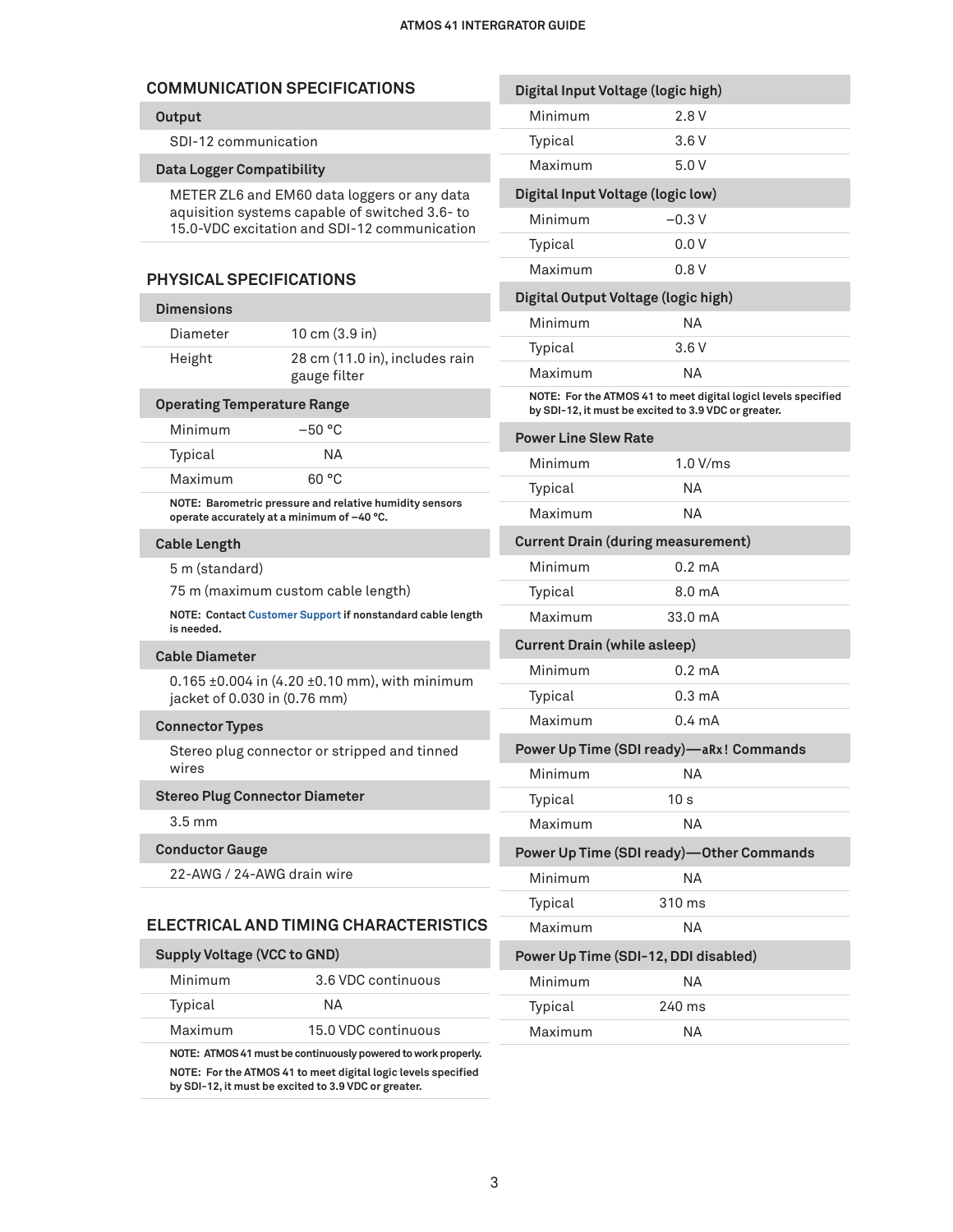| <b>Measurement Duration</b> |                       | <b>COMPLIANCE</b>                |
|-----------------------------|-----------------------|----------------------------------|
| Minimum                     | NΑ                    | Manufactured under ISO 9001:2015 |
| Typical                     | $110 \text{ ms}$      | EM ISO/IEC 17050:2010 (CE Mark)  |
| Maximum                     | $3.000 \,\mathrm{ms}$ |                                  |

## **EQUIVALENT CIRCUIT AND CONNECTION TYPES**

Refer to [Figure 2](#page-3-0) and [Figure 3](#page-3-1) to connect the ATMOS 41 to a logger. [Figure 2](#page-3-0) provides a low-impedance variant of the recommended [SDI-12 specification.](https://sdi-12.org/archives_folder/SDI-12_version1_3%20January%2028,%202016.pdf)



### **A PRECAUTIONS**

<span id="page-3-1"></span><span id="page-3-0"></span>**METER sensors are built to the highest standards, but misuse, improper protection, or improper installation may damage the sensor and possibly void the warranty. Before integrating sensors into a sensor network, follow the recommended installation instructions and implement safeguards to protect the sensor from damaging interference.**

### **SURGE CONDITIONS**

Sensors have built-in circuitry that protects them against common surge conditions. Installations in lightning-prone areas, however, require special precautions, especially when sensors are connected to a well-grounded third-party logger.

Visit [metergroup.com](http://www.metergroup.com) for articles containing more information.

### **CABLES**

Improperly protected cables can lead to severed cables or disconnected sensors. Cabling issues can be caused by many factors, including rodent damage, driving over sensor cables, tripping over the cable, not leaving enough cable slack during installation, or poor sensor wiring connections. To relieve strain on the connections and prevent loose cabling from being inadvertently snagged, gather and secure the cable travelling between the ATMOS 41 and the data acquisition device to the mounting mast in one or more places. Install cables in conduit or plastic cladding when near the ground to avoid rodent damage. Tie excess cable to the data logger mast to ensure cable weight does not cause sensor to unplug.

## **SENSOR COMMUNICATIONS**

METER digital sensors feature a 3-wire interface following SDI-12 protocol for communicating sensor measurements.

## **SDI-12 INTRODUCTION**

SDI-12 is a standards-based protocol for interfacing sensors to data loggers and data acquisition equipment. Multiple sensors with unique addresses can share a common 3-wire bus (power, ground, and data). Two-way communication between the sensor and logger is possible by sharing the data line for transmit and receive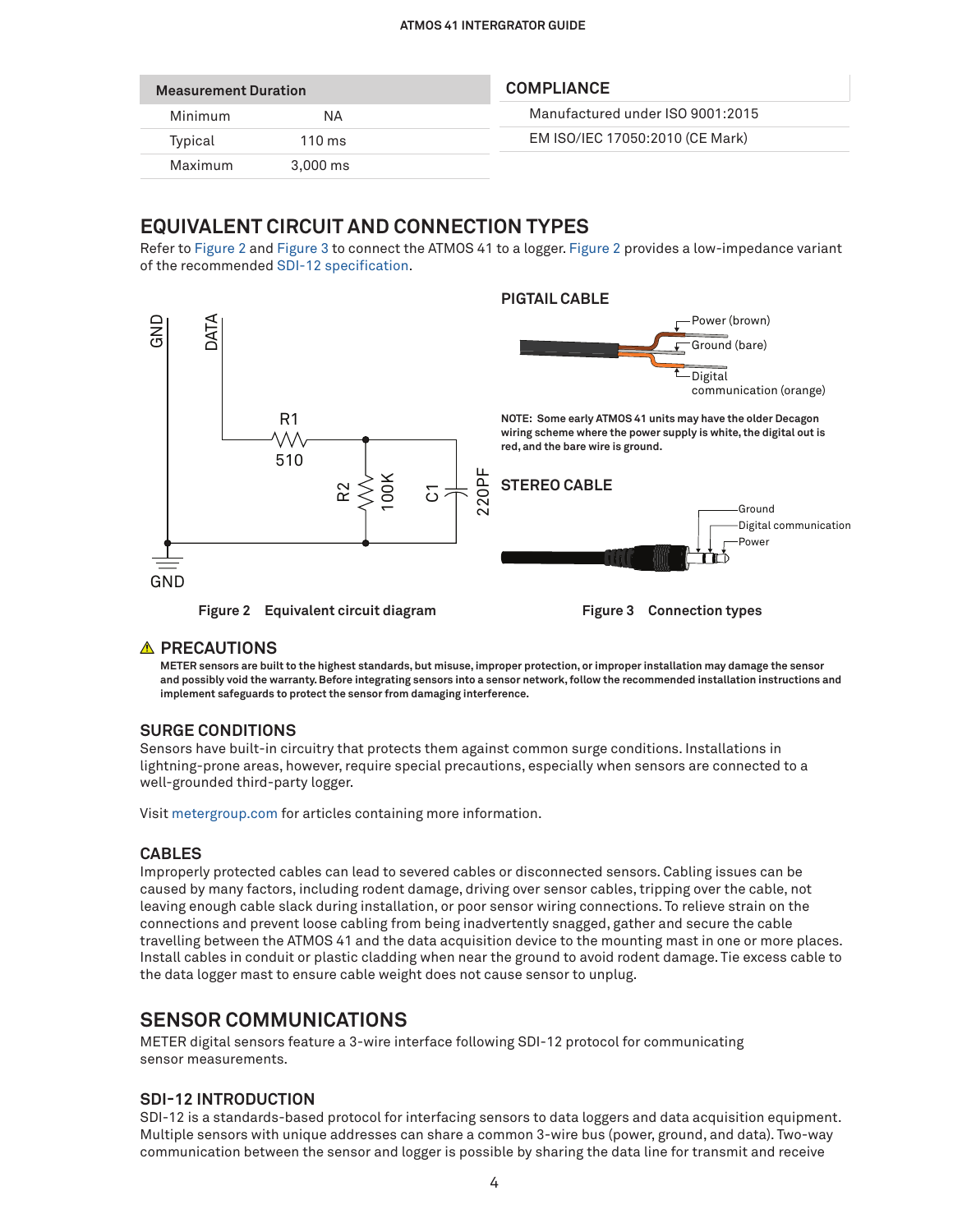as defined by the standard. Sensor measurements are triggered by protocol command. The SDI-12 protocol requires a unique alphanumeric sensor address for each sensor on the bus so that a data logger can send commands to and receive readings from specific sensors.

Download the [SDI-12 Specification v1.3](https://sdi-12.org/archives_folder/SDI-12_version1_3%20January%2028,%202016.pdf) and learn more about the SDI-12 protocol.

#### **DDI SERIAL INTRODUCTION**

The DDI serial protocol is the method used by the METER family of data loggers for collecting data from the sensor. This protocol uses the data line configured to transmit data from the sensor to the receiver only (simplex). Typically, the receive side is a microprocessor UART or a general-purpose IO pin using a bitbang method to receive data. Sensor measurements are triggered by applying power to the sensor. When the ATMOS 41 is set to address 0, a DDI serial string is sent on power up, identifying the sensor.

### **INTERFACING THE SENSOR TO A PC**

The serial signals and protocols supported by the sensor require some type of interface hardware to be compatible with the serial port found on most personal computers (or USB-to-serial adapters). There are several SDI-12 interface adapters available in the marketplace; however, METER has not tested any of these interfaces and cannot make a recommendation as to which adapters work with METER sensors. METER data loggers and the ZSC and PROCHECK handheld devices can operate as a computer-to-sensor interface for making on-demand sensor measurements. For more information, please contact Customer Support.

## <span id="page-4-1"></span>**METER SDI-12 IMPLEMENTATION**

METER sensors use a low-impedance variant of the SDI-12 standard sensor circuit [\(Figure 2\)](#page-3-0). During the power-up time, sensors output some sensor diagnostic information and should not be communicated with until the power-up time has passed. After the power up time, the sensors are compatible with all commands listed in the SDI-12 Specification v1.3 except for the continuous measurement commands (aR0–aR9 and aRC0–aRC9) and the concurrent measurement commands ( aC–aC9 and aCC0–aCC9). M, R, and C command implementations are found on pages [8–](#page-7-0)[9.](#page-8-0)

Out of the factory, all METER sensors start with SDI-12 address 0 and print out the DDI serial startup string during the power up time. This can be interpreted by non-METER SDI-12 sensors as a pseudo-break condition followed by a random series of bits.

The ATMOS 41 will omit the DDI serial startup string (sensor identification) when the SDI-12 address is nonzero.

### <span id="page-4-0"></span>**ATMOS 41 INTERNAL MEASUREMENT SEQUENCE**

Upon power up, the ATMOS 41 initializes an internal timer to 55. This internal timer is incremented by 1 every second and resets to 0 after incrementing to 59. In addition, issuing an averaging command (aM! , aR0!, aR3!, aR7!, and aC!) resets this timer to 55.

While powered up, the ATMOS 41 continuously counts drops from the precipitation sensor and takes solar radiation, wind, and air temperature measurements every 10 s at internal timer intervals of 0, 10, 20, 30, 40, 50 and logs these values internally. Orientation, vapor pressure, atmospheric pressure, and relative humidity are measured every 60 s at the internal timer interval of 4 and logged internally. The aR4! command will output instantaneous measurements of these parameters.

The aM!, aR0! , aR3! , aR7!, and aC! commands (and subsequent D commands when necessary) will compute and output the averages, accumulations, or maximums of these measurements (and derived measurements) and reset internal averaging counters and accumulators. Therefore, it is not necessary to oversample the ATMOS 41 and compute averages, accumulations, and maximums in external data systems. Less frequent sampling has the additional benefit of decreasing data acquisition systems and ATMOS 41 power consumption. If the aM!, aR0!, aR3! , aR7! , and aC! commands are issued more frequently than 2 times their measurement interval, the ATMOS 41 will not average the measurements and will output instantaneous values. The ATMOS 41 has four error codes available: general error code −9999 , calibrations lost or corrupt −9992, sensor undervoltage condition −9991 , and invalid wind measurement error code −9990.

## **SDI-12 CONFIGURATION**

[Table 1](#page-5-0) lists the SDI-12 communication configuration.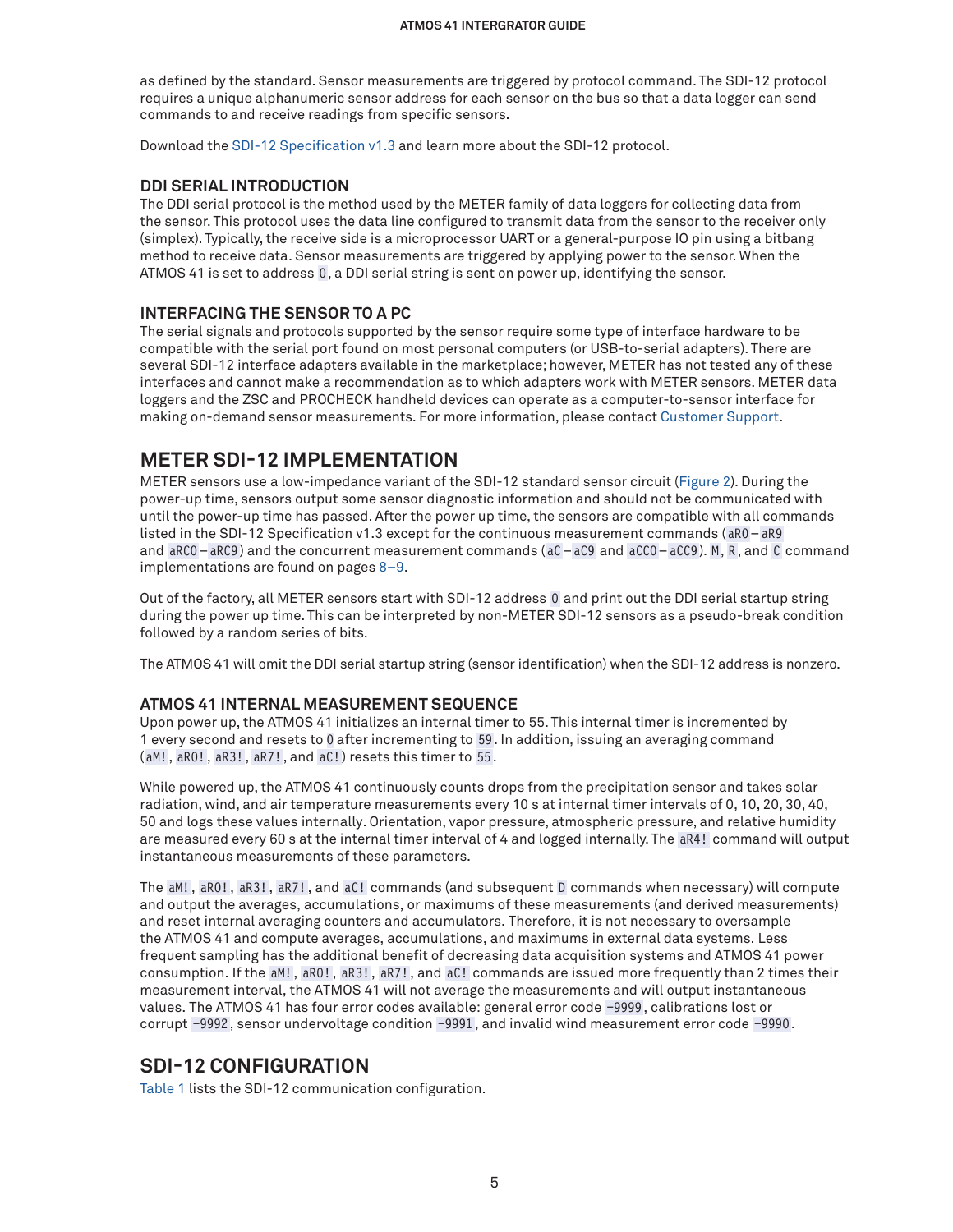#### <span id="page-5-0"></span>**ATMOS 41 INTERGRATOR GUIDE**

| Table 1 |  | SDI-12 communication configuration |  |
|---------|--|------------------------------------|--|
|---------|--|------------------------------------|--|

| <b>Baud Rate</b>   | 1,200                 |
|--------------------|-----------------------|
| <b>Start Bits</b>  | 1                     |
| Data Bits          | 7 (LSB first)         |
| <b>Parity Bits</b> | 1 (even)              |
| <b>Stop Bits</b>   | 1                     |
| Logic              | Inverted (active low) |

#### **SDI-12 TIMING**

All SDI-12 commands and responses must adhere to the format in [Figure 4](#page-5-1) on the data line. Both the command and response are preceded by an address and terminated by a carriage return line feed combination and follow the timing shown in [Figure 5.](#page-5-2)



<span id="page-5-1"></span>**Figure 4 Example SDI-12 transmission of the character 1 (0x31)**



<span id="page-5-2"></span>**Figure 5 Example data logger and sensor communication**

#### **COMMON SDI-12 COMMANDS**

This section includes tables of common SDI-12 commands that are often used in an SDI-12 system and the corresponding responses from METER sensors.

### **IDENTIFICATION COMMAND (aI!)**

The Identification command can be used to obtain a variety of detailed information about the connected sensor. An example of the command and response is shown in [Example 1](#page-6-0), where the command is in **bold** and the response follows the command.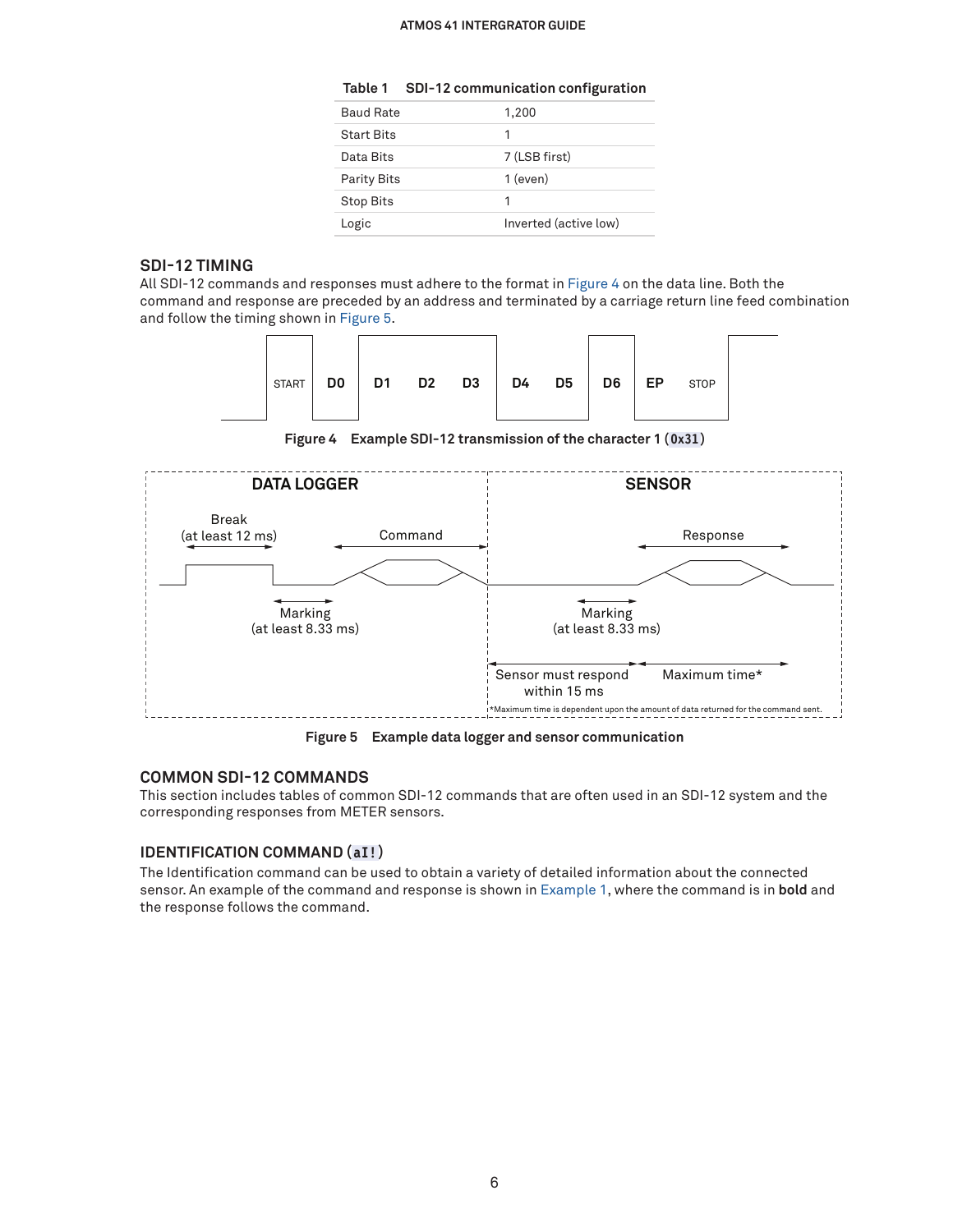**Example 1 1I!**113METER␣␣␣ ATM41␣404631800001

<span id="page-6-0"></span>

| Parameter | <b>Fixed</b><br><b>Character</b><br>Length | <b>Description</b>                                                                                            |
|-----------|--------------------------------------------|---------------------------------------------------------------------------------------------------------------|
|           |                                            |                                                                                                               |
| 11!       | 3                                          | Data logger command<br>Request to the sensor for information from sensor address 1.                           |
|           |                                            |                                                                                                               |
|           | 1                                          | Sensor address                                                                                                |
|           |                                            | Prepended on all responses, this indicates which sensor on the bus is returning the<br>following information. |
| 13        | 2                                          | Indicates that the target sensor supports SDI-12 Specification v1.3                                           |
| METER     | 8                                          | Vendor identification string                                                                                  |
|           |                                            | (METER and three spaces $\Box$ or all METER sensors)                                                          |
| ATM41     | 6                                          | Sensor model string                                                                                           |
|           |                                            | This string is specific to the sensor type. For the ATMOS 41, the string is $ATM41 \_$ .                      |
| 404       | 3                                          | Sensor version                                                                                                |
|           |                                            | This number divided by 100 is the METER sensor version (e.g., 404 is version 4.04).                           |
| 631800001 | $\leq 13$ .                                | Sensor serial number                                                                                          |
|           | variable                                   | This is a variable length field. It may be omitted for older sensors.                                         |

## **CHANGE ADDRESS COMMAND (aAB!)**

The Change Address command is used to change the sensor address to a new address. All other commands support the wildcard character as the target sensor address except for this command. All METER sensors have a default address of 0 (zero) out of the factory. Supported addresses are alphanumeric (i.e., a-z, A-Z, and 0–9 ). An example output from a METER sensor is shown in [Example 2](#page-6-1), where the command is in **bold** and the response follows the command.

<span id="page-6-1"></span>**Example 2 1A0!**0 **Parameter Length Description Fixed Character 1A0!** 4 Data logger command Request to the sensor to change its address from  $1$  to a new address of  $0$ . 0 1 New sensor address. For all subsequent commands, this new address will be used by the target sensor.

### **ADDRESS QUERY COMMAND (?!)**

While disconnected from a bus, the Address Query command can be used to determine which sensors are currently being communicated with. Sending this command over a bus will cause a bus contention where all the sensors will respond simultaneously and corrupt the data line. This command is helpful when trying to isolate a failed sensor. [Example 3](#page-6-2) shows an example of the command and response, where the command is in **bold** and the response follows the command. The question mark (? ) is a wildcard character that can be used in place of the address with any command except the Change Address command.

#### **Example 3 ?!**0

<span id="page-6-2"></span>

| Parameter | Fixed<br><b>Character</b><br>Length | <b>Description</b>                                                                       |
|-----------|-------------------------------------|------------------------------------------------------------------------------------------|
| ?!        |                                     | Data logger command<br>Request for a response from any sensor listening on the data line |
|           |                                     | Sensor address.<br>Returns the sensor address to the currently connected sensor.         |

#### **COMMAND IMPLEMENTATION**

The following tables list the relevant Measurement  $(M)$ , Continuous  $(R)$ , Concurrent  $(C)$ , and Verification  $(V)$ commands and subsequent Data (D) commands when necessary.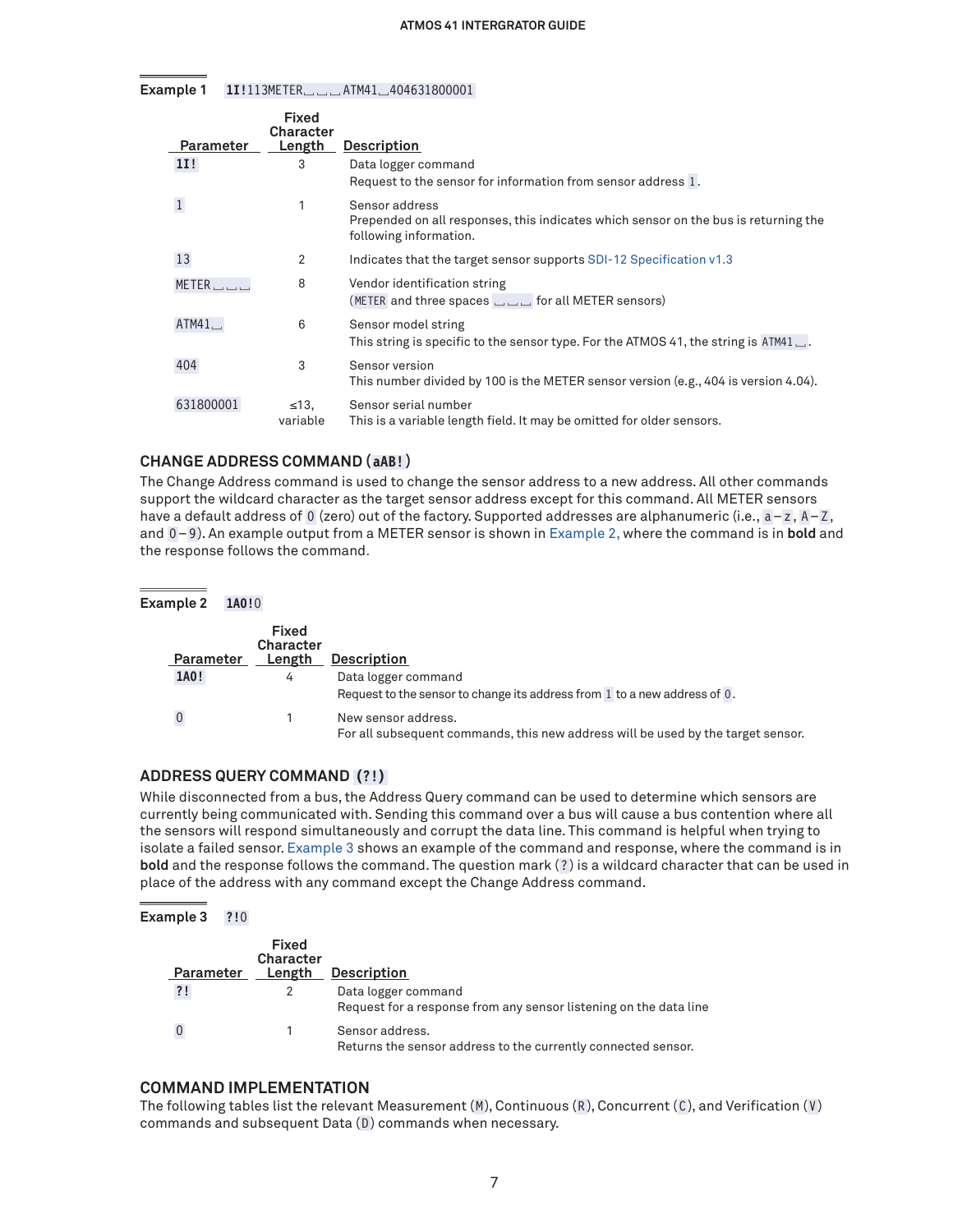### <span id="page-7-0"></span>**MEASUREMENT COMMANDS IMPLEMENTATION**

Measurement (M) commands are sent to a single sensor on the SDI-12 bus and require that subsequent Data (D) commands are sent to that sensor to retrieve the sensor output data before initiating communication with another sensor on the bus.

Please refer to [Table 2](#page-7-1) and [Table 3](#page-7-2) for an explanation of the command sequence and see [Table 10](#page-9-0) for an explanation of response parameters.

#### <span id="page-7-1"></span>**Table 2 aM! command sequence**

| Command | <b>Response</b>                                                                                                  |  |
|---------|------------------------------------------------------------------------------------------------------------------|--|
|         | This command reports average, accumulated, or maximum values.                                                    |  |
|         | Please see ATMOS 41 Internal Measurement Sequence for more details.                                              |  |
| aM!     | atttn                                                                                                            |  |
| $a$ DO! | a+ <solar>+<precipitation>+<strikes></strikes></precipitation></solar>                                           |  |
| aD1!    | a+ <windspeed>+<winddirection>+<gustwindspeed></gustwindspeed></winddirection></windspeed>                       |  |
| aD2!    | a± <airtemperature>+<vaporpressure>+<atmosphericpressure></atmosphericpressure></vaporpressure></airtemperature> |  |

**NOTE: The measurement and corresponding data commands are intended to be used back to back. After a measurement command is processed by the sensor, a service request a <CR><LF> is sent from the sensor signaling the measurement is ready. Either wait until ttt seconds have passed or wait until the service request is received before sending the data commands. See the [SDI-12 Specifications v1.3](https://sdi-12.org/archives_folder/SDI-12_version1_3%20January%2028,%202016.pdf) document for more information.**

<span id="page-7-2"></span>

| Command               | Response                                                                               |
|-----------------------|----------------------------------------------------------------------------------------|
|                       | This command reports instantaneous values.                                             |
| aM1!                  | atttn                                                                                  |
| $a$ <sub>D</sub> $0!$ | a± <xorientation>±<yorientation>+<nullvalue></nullvalue></yorientation></xorientation> |

**NOTE: The measurement and corresponding data commands are intended to be used back to back. After a measurement command is processed by the sensor, a service request a <CR><LF> is sent from the sensor signaling the measurement is ready. Either wait until ttt seconds have passed or wait until the service request is received before sending the data commands. See the [SDI-12 Specifications v1.3](https://sdi-12.org/archives_folder/SDI-12_version1_3%20January%2028,%202016.pdf) document for more information.**

#### **CONTINUOUS MEASUREMENT COMMANDS IMPLEMENTATION**

Continuous (R) measurement commands trigger a sensor measurement and return the data automatically after the readings are completed without needing to send a D command.

The aR4! command must be used at intervals of 10 s or greater for the response to be returned within 15.0 ms as defined in the SDI-12 standard.

aR0! , aR3!, and aR4! return more characters in their responses than the 75-character limitation called out in the [SDI-12 Specification v1.3.](http://www.sdi-12.org/archives.php) It is recommended to use a buffer that can store at least 116 characters.

Please refer to [Table 4](#page-7-3) through [Table 7](#page-8-1) for an explanation of the command sequence and see [Table 10](#page-9-0) for an explanation of response parameters.

|         | and, mododi chiqin oommana ooqachoo                                                                                                         |
|---------|---------------------------------------------------------------------------------------------------------------------------------------------|
| Command | <b>Response</b>                                                                                                                             |
|         | This command reports average, accumulated, or maximum values.                                                                               |
|         | Please see ATMOS 41 Internal Measurement Sequence for more details regarding timing of this command.                                        |
| aRO!    | a+ <solar>+<precipitation>+<strikes>+<strikedistance>+<windspeed></windspeed></strikedistance></strikes></precipitation></solar>            |
|         | + <winddirection>+<qustwindspeed>±<airtemperature>+<vaporpressure></vaporpressure></airtemperature></qustwindspeed></winddirection>         |
|         | + <atmosphericpressure>+<relativehumidity>±<humiditysensortemperature></humiditysensortemperature></relativehumidity></atmosphericpressure> |
|         | + <x0rientation>+<y0rientation>+<nullvalue>+<northwindspeed></northwindspeed></nullvalue></y0rientation></x0rientation>                     |
|         | ± <eastwindspeed></eastwindspeed>                                                                                                           |

<span id="page-7-3"></span>**Table 4 aR0! measurement command sequence**

**NOTE: This command does not adhere to the SDI-12 response format. See [METER SDI-12 Implementation](#page-4-1) for more information.**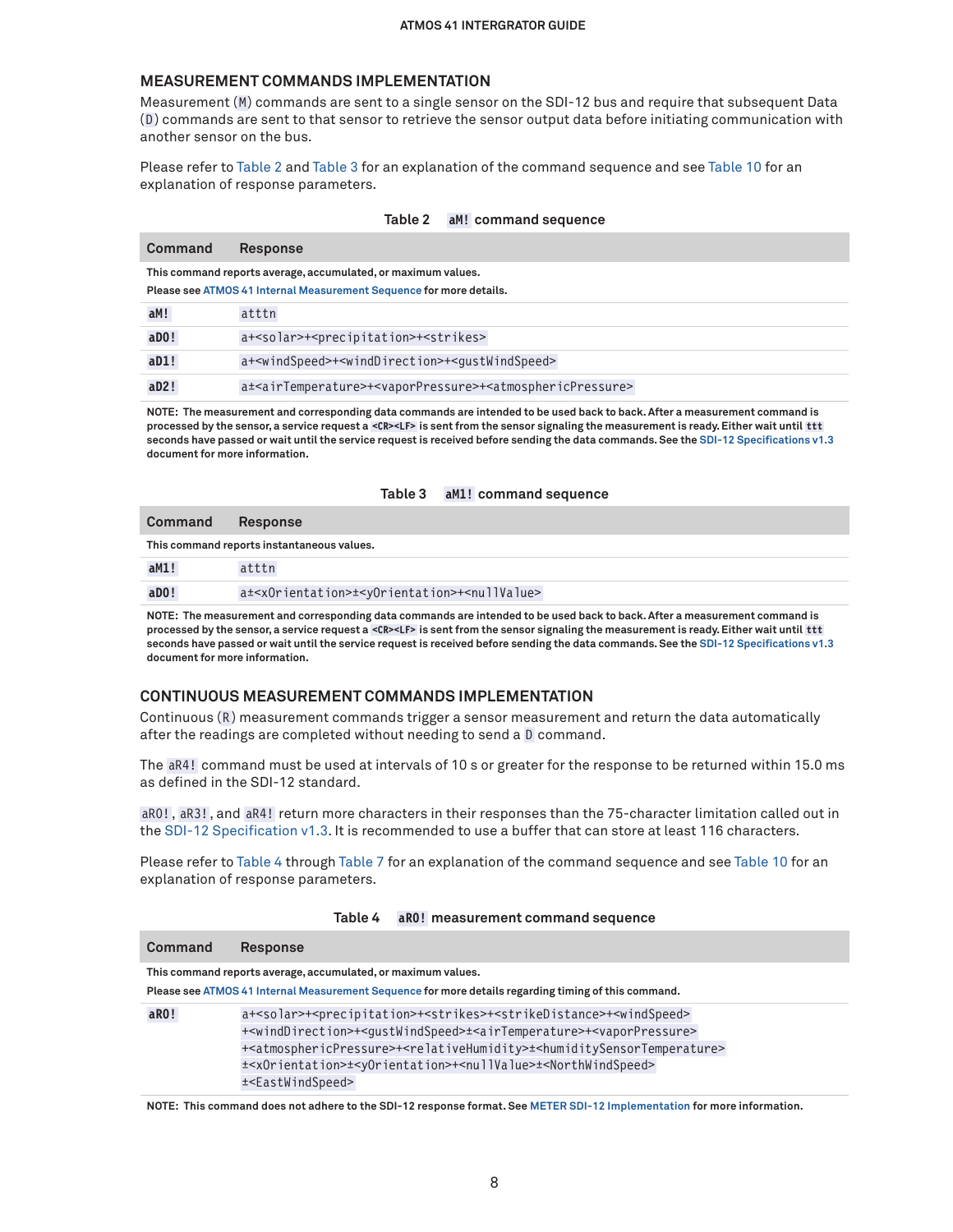#### **Table 5 aR3! measurement command sequence**

| Command                                                                                                                                                      | <b>Response</b>                                                                                                                   |  |  |
|--------------------------------------------------------------------------------------------------------------------------------------------------------------|-----------------------------------------------------------------------------------------------------------------------------------|--|--|
| This command reports average, accumulated, or maximum values.                                                                                                |                                                                                                                                   |  |  |
| Please see ATMOS 41 Internal Measurement Sequence for more details.                                                                                          |                                                                                                                                   |  |  |
| aR3!<br>a <tab><solar> <precipitation> <strikes> <strikedistance> <northwindspeed></northwindspeed></strikedistance></strikes></precipitation></solar></tab> |                                                                                                                                   |  |  |
|                                                                                                                                                              | <eastwindspeed> <gustwindspeed> <airtemperature> <vaporpressure></vaporpressure></airtemperature></gustwindspeed></eastwindspeed> |  |  |
|                                                                                                                                                              | <atmosphericpressure> <xorientation> <yorientation> <nullvalue></nullvalue></yorientation></xorientation></atmosphericpressure>   |  |  |
|                                                                                                                                                              | <humiditysensortemperature><cr><sensortype><checksum><crc></crc></checksum></sensortype></cr></humiditysensortemperature>         |  |  |

**NOTE: This command does not adhere to the SDI-12 response format. However, it does adhere to SDI-12 timing if it is sent at intervals >10 s. See [METER SDI-12 Implementation](#page-4-1) for more information.**

**The values in this command are space delimited. As such, a + sign is not assigned between values and a - sign is only present if the value is negative.**

#### <span id="page-8-0"></span>**Table 6 aR4! measurement command sequence**

| Command | Response                                                                                                                                                            |
|---------|---------------------------------------------------------------------------------------------------------------------------------------------------------------------|
|         | This command reports instantaneous values.                                                                                                                          |
| aR4!    | a <tab><solar> <precipitation> <strikes> <strikedistance></strikedistance></strikes></precipitation></solar></tab>                                                  |
|         | <northwindspeed> <eastwindspeed> <qustwindspeed> <airtemperature> <vaporpressure></vaporpressure></airtemperature></qustwindspeed></eastwindspeed></northwindspeed> |
|         | <atmosphericpressure> <xorientation> <yorientation> <nullvalue></nullvalue></yorientation></xorientation></atmosphericpressure>                                     |
|         | <humiditysensortemperature><cr><sensortype><checksum><crc></crc></checksum></sensortype></cr></humiditysensortemperature>                                           |

**NOTE: This command does not adhere to the SDI-12 response format or timing. See [METER SDI-12 Implementation](#page-4-1) for more information. The values in this command are space delimited. As such, a + sign is not assigned between values and a - sign is only present if the value is negative.**

#### <span id="page-8-2"></span><span id="page-8-1"></span>**Table 7 aR7! measurement command sequence**

| Command | <b>Response</b>                                                                                                                                                                                                                                                                                                                                                                                                                                                                         |
|---------|-----------------------------------------------------------------------------------------------------------------------------------------------------------------------------------------------------------------------------------------------------------------------------------------------------------------------------------------------------------------------------------------------------------------------------------------------------------------------------------------|
|         | This command reports average, accumulated, or maximum values.<br>Please see ATMOS 41 Internal Measurement Sequence for more details regarding timing of this command.                                                                                                                                                                                                                                                                                                                   |
| aR7!    | a+ <solar>+<precipitation>+<strikes>+<strikedistance>+<windspeed><br/>+<winddirection>+<qustwindspeed>±<airtemperature>+<vaporpressure><br/>+<atmosphericpressure>+<relativehumidity>±<humiditysensortemperature><br/>±<x0rientation>±<y0rientation></y0rientation></x0rientation></humiditysensortemperature></relativehumidity></atmosphericpressure></vaporpressure></airtemperature></qustwindspeed></winddirection></windspeed></strikedistance></strikes></precipitation></solar> |

**NOTE: See [METER SDI-12 Implementation](#page-4-1) for more information.**

#### **CONCURRENT MEASUREMENT COMMANDS IMPLEMENTATION**

Concurrent (C) measurement commands are typically used with sensors connected to a bus. Measurements are initiated with a C command and subsequent D commands are sent to the sensor to retrieve the readings.

Please refer to [Table 8](#page-8-2) for an explanation of the command sequence and see [Table 10](#page-9-0) for an explanation of response parameters.

|                                                                                                                                      | aC! measurement command sequence<br>Table 8                                                                                                                                                                         |  |
|--------------------------------------------------------------------------------------------------------------------------------------|---------------------------------------------------------------------------------------------------------------------------------------------------------------------------------------------------------------------|--|
| Command                                                                                                                              | <b>Response</b>                                                                                                                                                                                                     |  |
| This command reports average, accumulated, or maximum values.<br>Please see ATMOS 41 Internal Measurement Sequence for more details. |                                                                                                                                                                                                                     |  |
| aC!                                                                                                                                  | atttnn                                                                                                                                                                                                              |  |
| aD0!                                                                                                                                 | a+ <solar>+<precipitation>+<strikes>+<strikedistance></strikedistance></strikes></precipitation></solar>                                                                                                            |  |
| aD1!                                                                                                                                 | a+ <windspeed>+<winddirection>+<gustwindspeed></gustwindspeed></winddirection></windspeed>                                                                                                                          |  |
| aD2!                                                                                                                                 | a± <airtemperature>+<vaporpressure>+<atmosphericpressure>+<relativehumidity>±<br/><humiditysensortemperature></humiditysensortemperature></relativehumidity></atmosphericpressure></vaporpressure></airtemperature> |  |
| aD3!                                                                                                                                 | a± <x0rientation>±<y0rientation>+<nullvalue></nullvalue></y0rientation></x0rientation>                                                                                                                              |  |
| aD4!                                                                                                                                 | a± <northwindspeed>±<eastwindspeed>+<gustwindspeed></gustwindspeed></eastwindspeed></northwindspeed>                                                                                                                |  |

**NOTE: Please see the [SDI-12 Specifications v1.3](https://sdi-12.org/archives_folder/SDI-12_version1_3%20January%2028,%202016.pdf) document for more information.**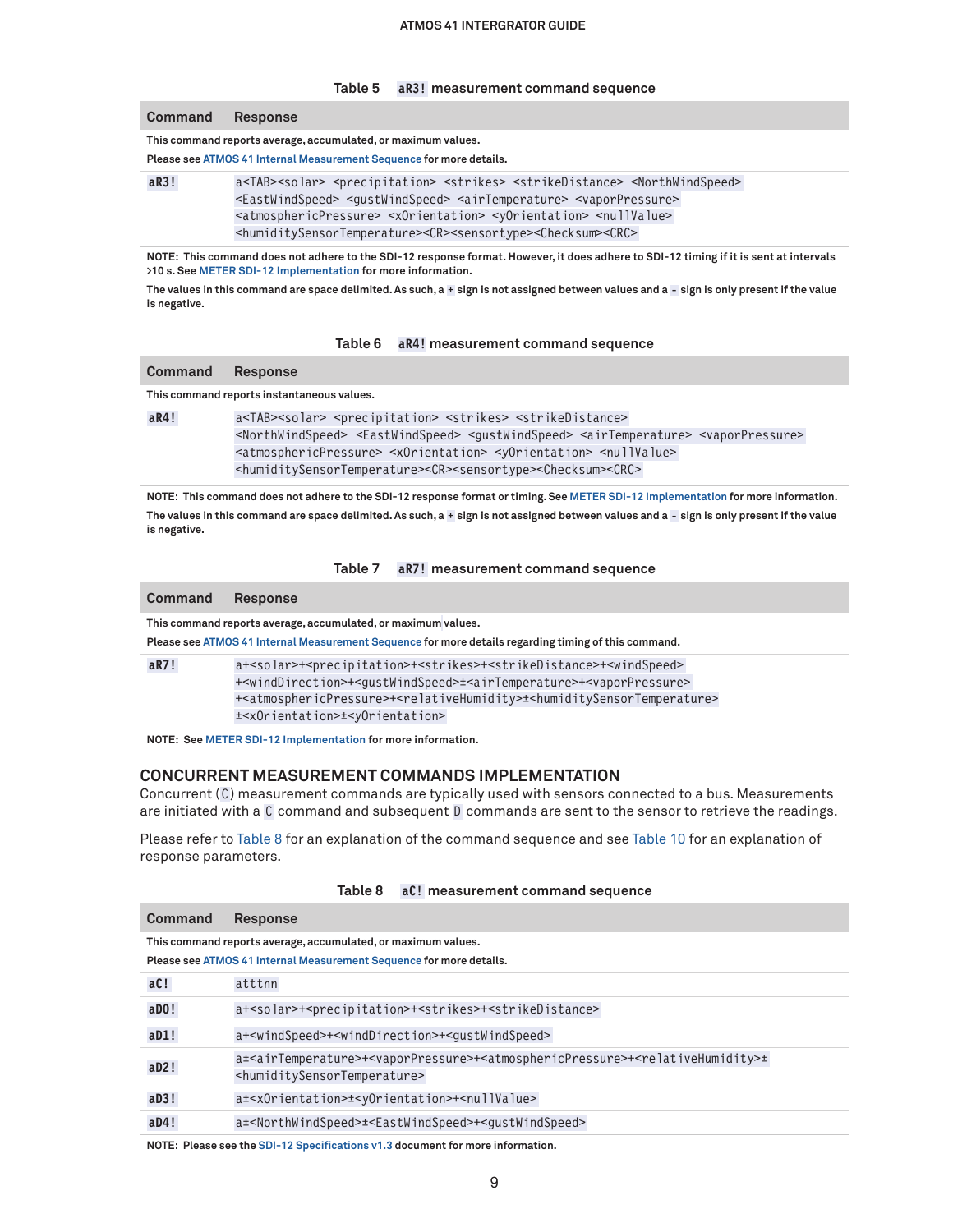### **VERIFICATION COMMAND IMPLEMENTATION**

The Verification  $(V)$  command is intended to give users a means to determine information about the current state of the sensor. The V command is sent first, followed by D commands to read the response.

Please refer to [Table 9](#page-9-1) for an explanation of the command sequence and [Table 10](#page-9-0) for an explanation of those response parameters.

|         |            | Table 5 av: Incasulement command sequence |
|---------|------------|-------------------------------------------|
| Command | Response   |                                           |
| aV!     | atttnn     |                                           |
| $a$ DO! | a+ <meta/> |                                           |
|         |            |                                           |

<span id="page-9-1"></span>**Table 9 aV! measurement command sequence**

**NOTE: Please see the [SDI-12 Specifications v1.3](https://sdi-12.org/archives_folder/SDI-12_version1_3%20January%2028,%202016.pdf) document for more information.**

### **PARAMETERS**

[Table 10](#page-9-0) lists the parameters, unit measurement, and a description of the parameters returned in command responses for ATMOS 41.

| <b>Parameter</b>                  | <b>Unit</b>      | <b>Description</b>                                                                                                                                                                                              |
|-----------------------------------|------------------|-----------------------------------------------------------------------------------------------------------------------------------------------------------------------------------------------------------------|
| $\pm$                             |                  | Positive or negative sign denoting sign of the next value                                                                                                                                                       |
| a                                 |                  | SDI-12 address                                                                                                                                                                                                  |
| n                                 |                  | Number of measurements (fixed width of 1)                                                                                                                                                                       |
| nn                                |                  | Number of measurements with leading zero if necessary (fixed width of 2)                                                                                                                                        |
| ttt                               | S                | Maximum time measurement will take (fixed width of 3)                                                                                                                                                           |
| $<$ TAB $>$                       |                  | Tab character                                                                                                                                                                                                   |
| $<$ CR $>$                        |                  | Carriage return character                                                                                                                                                                                       |
| $<$ LF $>$                        |                  | Line feed character                                                                                                                                                                                             |
| $<$ solar $>$                     | W/m <sup>2</sup> | Solar radiation<br>(average since the last measurement or instantaneous value depending on SDI-12)<br>command used)                                                                                             |
| <precipitation></precipitation>   | mm               | Rainfall since the last measurement                                                                                                                                                                             |
| <strikes></strikes>               |                  | Number of lightning strikes detected since last measurement                                                                                                                                                     |
| <strikedistance></strikedistance> | km               | Average strike distance from sensor since last measurement                                                                                                                                                      |
| <northwindspeed></northwindspeed> | m/s              | Wind speed from the northerly direction (negative values denote southerly direction)<br>(average since the last measurement or instantaneous value depending on SDI-12<br>command used)                         |
| <eastwindspeed></eastwindspeed>   | m/s              | Wind speed from the easterly direction (negative values denote westerly direction)<br>(average since the last measurement or instantaneous value depending on SDI-12<br>command used)                           |
| <windspeed></windspeed>           | m/s              | Combined wind speed magnitude of the <northwindspeed> and <eastwindspeed><br/>(average since the last measurement or instantaneous value depending on SDI-12<br/>command used)</eastwindspeed></northwindspeed> |
| <gustwindspeed></gustwindspeed>   | m/s              | Maximum measured <windspeed> since the last measurement</windspeed>                                                                                                                                             |
| $\le$ windDirection>              | $\circ$          | Wind heading clockwise from north reference<br>(average since the last measurement or instantaneous value depending on SDI-12<br>command used)                                                                  |
| <airtemperature></airtemperature> | °C               | Air temperature<br>(average since the last measurement or instantaneous value depending on SDI-12<br>command used)                                                                                              |
| <vaporpressure></vaporpressure>   | kPa              | Vapor pressure<br>(average since the last measurement or instantaneous value depending on SDI-12<br>command used)                                                                                               |

## <span id="page-9-0"></span>**Table 10 Parameter Descriptions**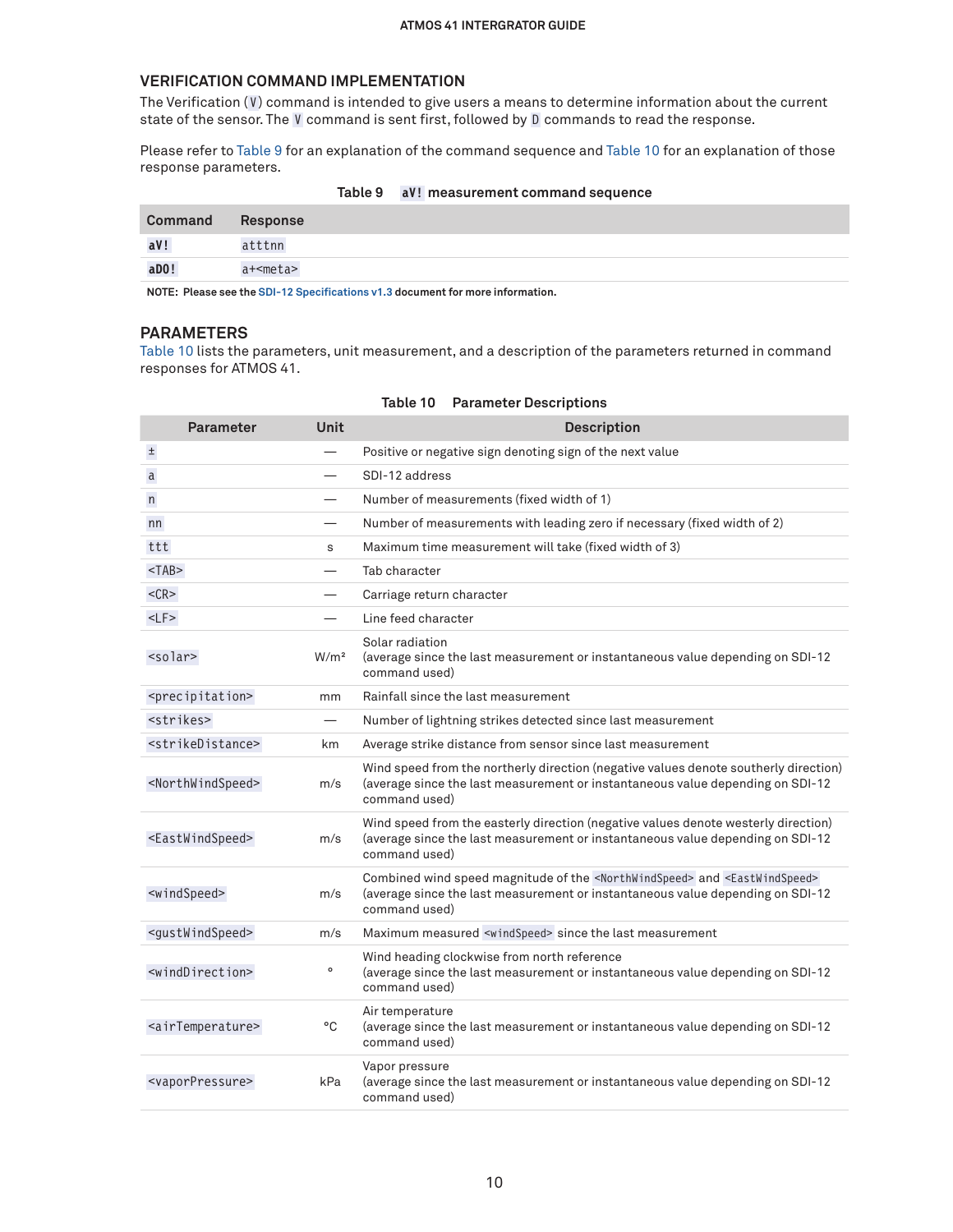#### **ATMOS 41 INTERGRATOR GUIDE**

| <b>Parameter</b>                                       | Unit      | <b>Description</b>                                                                                                                                                                                                   |
|--------------------------------------------------------|-----------|----------------------------------------------------------------------------------------------------------------------------------------------------------------------------------------------------------------------|
| <atmosphericpressure></atmosphericpressure>            | kPa       | Atmospheric pressure<br>(average since the last measurement or instantaneous value depending on SDI-12)<br>command used)                                                                                             |
| <relativehumidity></relativehumidity>                  | <b>RH</b> | Relative humidity as a dimensionless fraction computed with either average or<br>instantaneous values of <vaporpressure> and <airtemperature>, depending on<br/>SDI-12 command used</airtemperature></vaporpressure> |
| <humiditysensor<br>Temperature&gt;</humiditysensor<br> | °C        | Internal temperature measured with the relative humidity sensor<br>(average since the last measurement or instantaneous value depending on SDI-12<br>command used)                                                   |
| $\leq$ xOrientation>                                   | $\circ$   | X orientation angle (0 is level) (last measured value)                                                                                                                                                               |
| <yorientation></yorientation>                          | $\circ$   | Y orientation angle (0 is level) (last measured value)                                                                                                                                                               |
| <nullvalue></nullvalue>                                |           | This parameter is reported as 0. Previous firmware versions reported a compass<br>heading, which has been removed.                                                                                                   |
| $meta>$                                                |           | Auxiliary sensor information. See Table 11.                                                                                                                                                                          |
| <sensortype></sensortype>                              |           | ASCII character denoting the sensor type<br>For ATMOS 41, the character is the right square bracket ] character                                                                                                      |
| <checksum></checksum>                                  |           | <b>METER</b> serial checksum                                                                                                                                                                                         |
| $<$ CRC $>$                                            |           | <b>METER serial 6-bit CRC</b>                                                                                                                                                                                        |
|                                                        |           |                                                                                                                                                                                                                      |

#### **Table 9 Parameter Descriptions (continued)**

## **SENSOR METADATA VALUE**

The sensor metadata value contains information to help alert users to sensor-identified conditions that may compromise optimal sensor operation. The output of the aV! aD0! sequence will output a <meta> integer value. This integer represents a binary bitfield, with each individual bit representing an error flag.

[Table 11](#page-10-0) lists the possible error flags that can be set by the ATMOS 41. If multiple error flags are set, the sensor metadata integer value will be the sum of the individual values. To decode an integer value not explicitly in [Table 11,](#page-10-0) find the largest error flag value that will fit in the integer value and accept that error as being present. Then, subtract that error flag value from the integer value and repeat the process on the remainder until the result is zero. For example, a sensor metadata integer value of 208 is the sum of the individual error flag values 128 + 64 + 16, so this sensor sensor secondary temperature measurement error flag, sensor firmware corrupt error flag, and the sensor misorientation error flag.

| <b>Error Flag Value</b> | <b>Issue Present</b>                                                    | <b>Resolution</b>                                                                           |
|-------------------------|-------------------------------------------------------------------------|---------------------------------------------------------------------------------------------|
| 0                       | No issue present                                                        |                                                                                             |
| 16                      | Sensor misorientation error will likely affect<br>readings              | Use the ZENTRA Utility app to reorient the X<br>orientation or Y orientation of the sensor. |
| 64                      | Sensor thermistor is broken and sensor is using a<br>backup measurement | Contact Customer Support. Irreversible sensor<br>damage is likely.                          |
| 128                     | Sensor firmware is corrupt                                              | Contact Customer Support for instructions on<br>reloading firmware.                         |
| 256                     | Sensor calibrations lost or corrupted                                   | Contact Customer Support for instructions on<br>reloading sensor calibrations.              |

<span id="page-10-0"></span>

| Table 11 Error flag values and issue resolution |  |
|-------------------------------------------------|--|
|-------------------------------------------------|--|

## **DDI SERIAL CHECKSUM**

These checksums are used in the continuous commands R3 and R4 as well as DDI serial response. The legacy checksum is computed from the start of the transmission to the sensor identification character.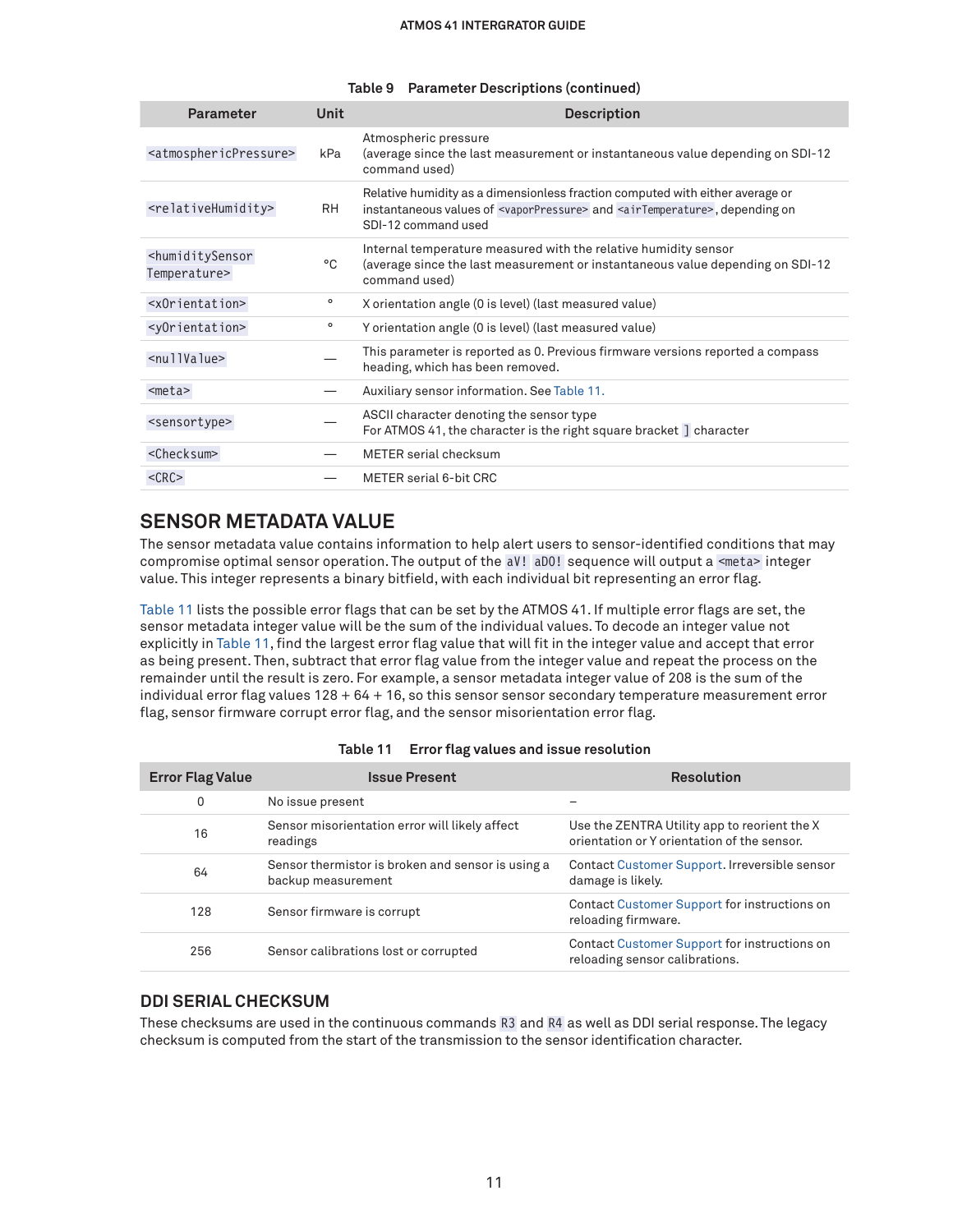#### **ATMOS 41 INTERGRATOR GUIDE**

Legacy checksum example input is **<TAB>0 0.000 1 1 0.22 0.21 0.30 24.3 1.26 92.74 –1.5 –4.0 0 24.4<CR>]Ah** and the resulting checksum output is A.

```
uint8_t LegacyChecksum(const char * response)
{ 
    uint16_t length;
    uint16_t i;
    uint16_t sum = 0;
     // Finding the length of the response string
     length = strlen(response);
     // Adding characters in the response together
    for(i = 0; i < length; i++) {
         sum += response[i];
        if(response[i] == '\r')
         {
             // Found the beginning of the metadata section of the response
             break;
         }
     }
     // Include the sensor type into the checksum
     sum += response[++i];
     // Convert checksum to a printable character
     sum = sum % 64 + 32;
     return sum;
}
```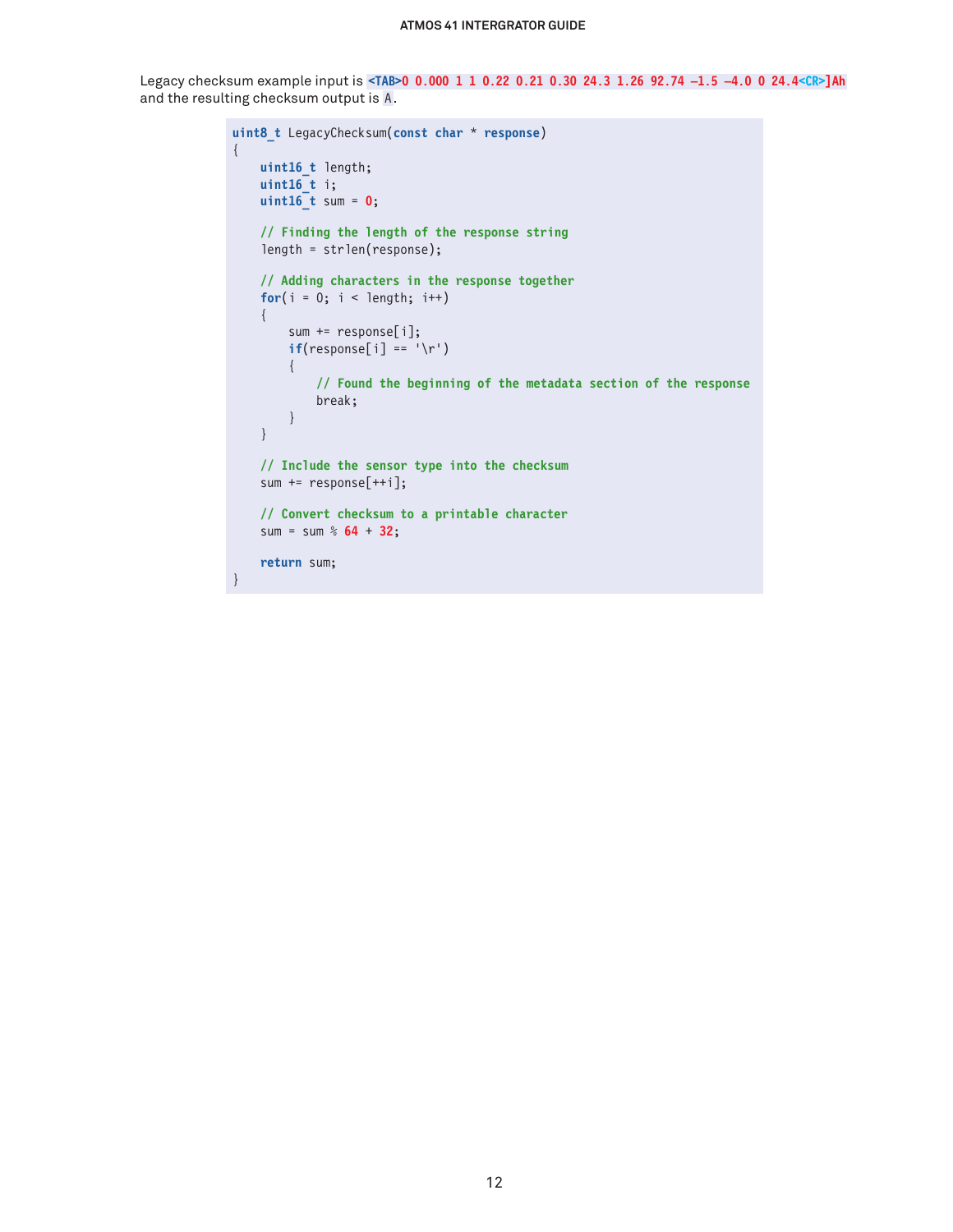The more robust CRC6, supported in firmware version 4.61 or newer, utilizes the CRC-6-CDMA2000-A polynomial with the value 48 added to the results to make this a printable character and is computed from the start of the transmission to the legacy checksum character.

CRC6 checksum example input is **<TAB>0 0.000 1 1 0.22 0.21 0.30 24.3 1.26 92.74 –1.5 –4.0 0 24.4<CR>]Ah** and the resulting checksum is the character h .

{

}

```
uint8_t CRC6_Offset(const char *buffer)
     uint16_t byte;
     uint16_t i;
     uint16_t bytes;
      uint8_t bit;
      uint8_t crc = 0xfc; // Set upper 6 bits to 1's
      // Calculate total message length—updated once the metadata section is found
      bytes = strlen(buffer);
      // Loop through all the bytes in the buffer
     for(byte = \mathbf{0}; byte < bytes; byte++)
\left\{\begin{array}{ccc} & & \\ & & \end{array}\right\} // Get the next byte in the buffer and XOR it with the crc
         crc \text{``= buffer[byte]}; // Loop through all the bits in the current byte
         for(bit = 8; bit > 0; bit--)
           {
                // If the uppermost bit is a 1...
               if(crc & 0x80)
{ } } } } } } { } } } } { } } } } { } } } } { } } } } { } } } } { } } } } { } } } } { } } } } { } } } } { } } } } { } } } } { } } } } { } } } } { } } } } { } } } } { } } } } { } } } } { } } } } { } } } } { } } } } { } } } 
                    // Shift to the next bit and XOR it with a polynomial
                    crc = (crc << 1) ^ 0x9c;
 }
               else
\{ // Shift to the next bit
                   \text{crc} = \text{crc} \ll 1; }
 }
         if(buffer[byte] == '\r') {
               // Found the beginning of the metadata section of the response
               // both sensor type and legacy checksum are part of the crc6
               // this requires only two more iterations of the loop so reset
               // "bytes"
               // bytes is incremented at the beginning of the loop, so 3 is added
              bytes = byte + 3;
          }
      }
     // Shift upper 6 bits down for crc
     crc = (crc >> 2);
     // Add 48 to shift crc to printable character avoiding \r \n and !
     return (crc + 48);
```